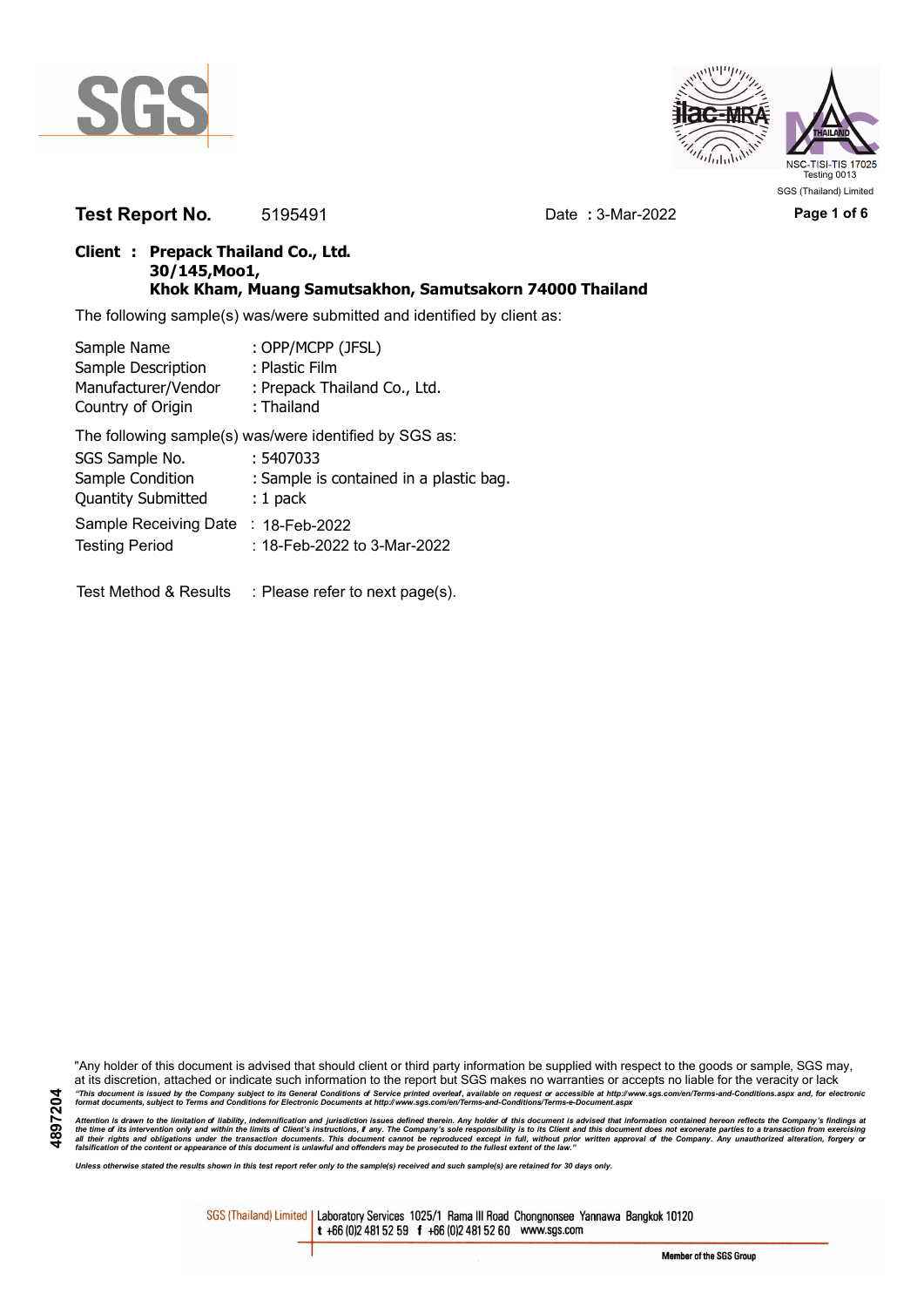



### **Test Report No.** 5195491 Date : 3-Mar-2022 Page 2 of 6

### **Test Requested & Result Summary**

Test Requested: Please refer to the result summary (Test parameter(s) was/were selected by client).

Result Summary:

| <b>Test Requested</b>                                                     | Conclusion |
|---------------------------------------------------------------------------|------------|
| Japan Ministry of Health and Welfare Notice No. 370 and its amendments    | $- -$      |
| Part III Section D for the compliance of the provisions of paragraph 1 of |            |
| Article 7 and Article 10 of Japan Food Sanitation Law (Law No. 233) -     |            |
|                                                                           |            |

a) Polypropylene (PP)

| 1. Total Lead and Cadmium content                                          | <b>PASS</b> |
|----------------------------------------------------------------------------|-------------|
| 2. Heavy metals (as Lead)                                                  | <b>PASS</b> |
| 3. Consumption of Potassium Permanganate                                   | PASS        |
| 4. Evaporation residue of water, 4% acetic acid, 20% ethanol and n-heptane | <b>PASS</b> |
| 5. Migration of coloring matter                                            | <b>PASS</b> |

Remark:

1.Test results in this report are applicable for the item tested and reflects the tested sample as received. 2.The decision rules based on simple acceptance which the probability of false accept may be as high as 50% in case the results is exactly on the tolerance limit.

# **Signed for and on behalf of**

**SGS (Thailand) Limited**

**Rutchuporn Moungsom Laboratory manager - Hardgood**

"Any holder of this document is advised that should client or third party information be supplied with respect to the goods or sample, SGS may, at its discretion, attached or indicate such information to the report but SGS makes no warranties or accepts no liable for the veracity or lack "This document is issued by the Company subject to its General Conditions of Service printed overleaf, available on request or accessible at http://www.sgs.com/en/Terms-and-Conditions.aspx and, for electronic<br>format docume

Attention is drawn to the limitation of liability, indemnification and jurisdiction issues defined therein. Any holder of this document is advised that information contained hereon reflects the Company's findings at<br>all th

*Unless otherwise stated the results shown in this test report refer only to the sample(s) received and such sample(s) are retained for 30 days only.*

SGS (Thailand) Limited | Laboratory Services 1025/1 Rama III Road Chongnonsee Yannawa Bangkok 10120 t +66 (0)2 481 52 59 f +66 (0)2 481 52 60 www.sgs.com

Member of the SGS Group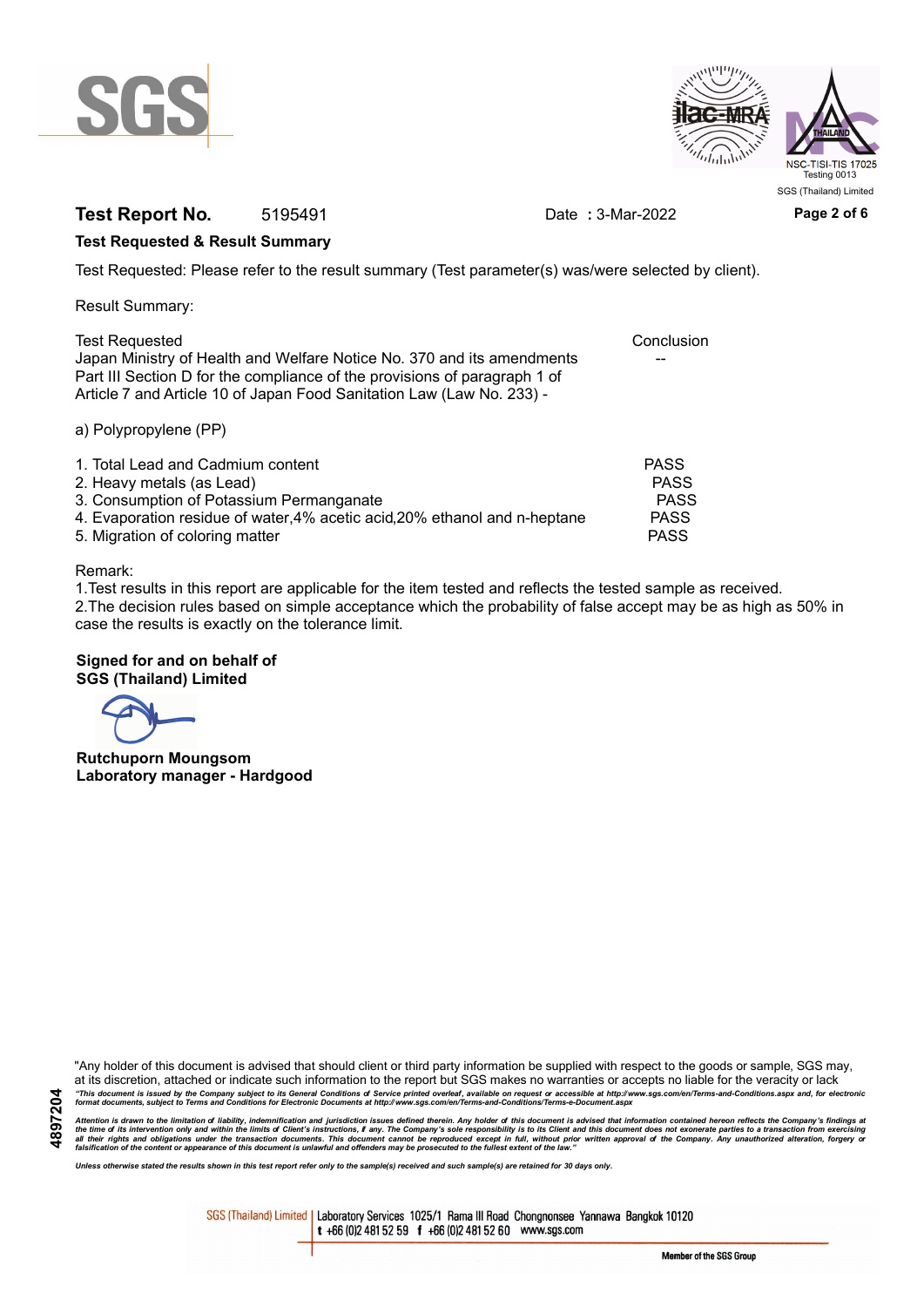

**TEST RESULTS**



# **Test Report No.** 5195491 Date **:** 3-Mar-2022 **Page 3 of 6**

### **Japan Ministry of Health and Welfare Notice No. 370 and its amendments Part III Section D for the compliance of the provisions of paragraph 1 of Article 7 and Article 10 of Japan Food Sanitation Law (Law No. 233)**

Method : With reference to Section III of Japan Ministry of Health and Welfare Notice No. 370 and its amendments.

1) Total Lead and Cadmium content\*\*\*

| <b>Test items</b> | Result (1)<br>(microgram per gram) | Limit<br>(microgram per gram) |
|-------------------|------------------------------------|-------------------------------|
| Lead content      | <2                                 | 100                           |
| Cadmium content   | <2                                 | 100                           |
| Comment           | <b>PASS</b>                        | --                            |

Sample Description:

(1) Metallized/clear laminated bag with red/ white printed

Note:  $1. <$  = Less than

2) Heavy metals (as Lead)\*\*\*

Test Condition : 4% acetic acid at 60 degree C for 30 minutes.

| <b>Test items</b>      | Result (1)<br>(microgram per millilitre) | Limit<br>(microgram per millilitre) |
|------------------------|------------------------------------------|-------------------------------------|
| Heavy Metals (as Lead) |                                          |                                     |
| Comment                | <b>PASS</b>                              | $-$                                 |

Sample Description:

(1) Metallized / clear laminated bag with red/ white printed (inside)

Note: 1. degree C = degree Celsius

2. <1 is shown when sample solution is thinner than the standard solution with 1 microgram per millilitre of Lead.

"Any holder of this document is advised that should client or third party information be supplied with respect to the goods or sample, SGS may, at its discretion, attached or indicate such information to the report but SGS makes no warranties or accepts no liable for the veracity or lack "This document is issued by the Company subject to its General Conditions of Service printed overleaf, available on request or accessible at http://www.sgs.com/en/Terms-and-Conditions.aspx and, for electronic<br>format docume

Attention is drawn to the limitation of liability, indemnification and jurisdiction issues defined therein. Any holder of this document is advised that information contained hereon reflects the Company's findings at<br>all th

*Unless otherwise stated the results shown in this test report refer only to the sample(s) received and such sample(s) are retained for 30 days only.*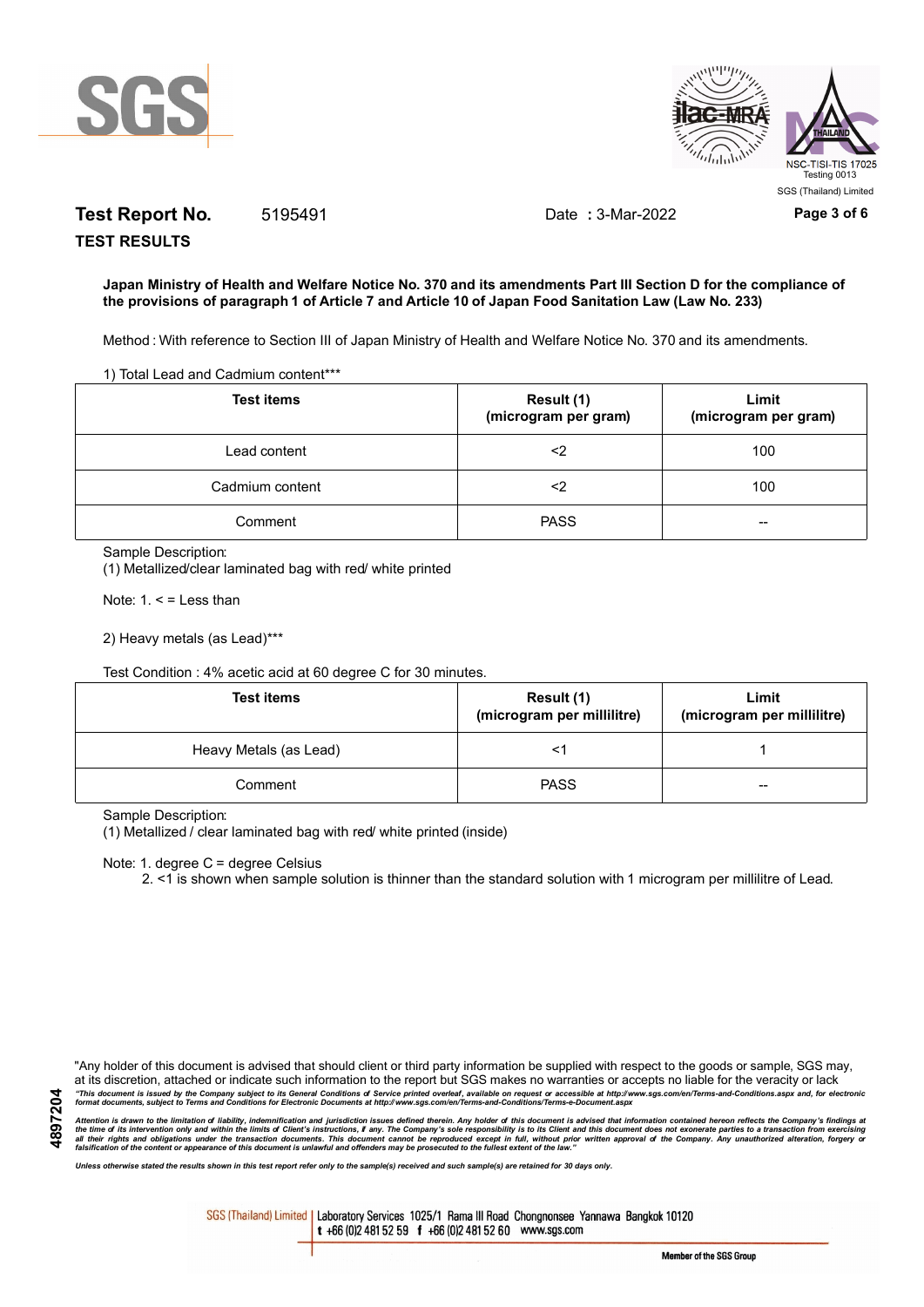



### **Test Report No.** 5195491 Date **:** 3-Mar-2022 **Page 4 of 6 TEST RESULTS**

3) Consumption of Potassium Permanganate\*\*\*

Test Condition : Water at 60 degree C for 30 minutes.

| <b>Test items</b>                     | Result (1)<br>(microgram per millilitre) | Limit<br>(microgram per millilitre) |
|---------------------------------------|------------------------------------------|-------------------------------------|
| Consumption of Potassium Permanganate | <5                                       | 10                                  |
| Comment                               | <b>PASS</b>                              | $- -$                               |

#### Sample Description:

(1) Metallized / clear laminated bag with red/ white printed (inside)

Note: 1. degree C = degree Celsius  $2. <$  = Less than

### 4) Evaporation residue of water, 4% acetic acid, 20% ethanol and n-heptane\*\*\*

| <b>Simulant Used</b> | <b>Test Condition</b>     | <b>Evaporation residue</b><br>Result (1)<br>(microgram per millilitre) | Limit<br>(microgram per millilitre) |
|----------------------|---------------------------|------------------------------------------------------------------------|-------------------------------------|
| Water                | 30 minutes at 60 degree C | <5                                                                     | 30                                  |
| 4% Acetic Acid       | 30 minutes at 60 degree C | <5                                                                     | 30                                  |
| 20% Ethanol          | 30 minutes at 60 degree C | <5                                                                     | 30                                  |
| n-Heptane            | 60 minutes at 25 degree C | <5                                                                     | 150                                 |
| Comment              |                           | <b>PASS</b>                                                            |                                     |

Sample Description:

(1) Metallized / clear laminated bag with red/ white printed (inside)

Note: 1. degree C = degree Celsius

 $2. <$  = less than

"Any holder of this document is advised that should client or third party information be supplied with respect to the goods or sample, SGS may, at its discretion, attached or indicate such information to the report but SGS makes no warranties or accepts no liable for the veracity or lack "This document is issued by the Company subject to its General Conditions of Service printed overleaf, available on request or accessible at http://www.sgs.com/en/Terms-and-Conditions.aspx and, for electronic<br>format docume

Attention is drawn to the limitation of liability, indemnification and jurisdiction issues defined therein. Any holder of this document is advised that information contained hereon reflects the Company's findings at<br>all th

*Unless otherwise stated the results shown in this test report refer only to the sample(s) received and such sample(s) are retained for 30 days only.*

SGS (Thailand) Limited | Laboratory Services 1025/1 Rama III Road Chongnonsee Yannawa Bangkok 10120 t +66 (0)2 481 52 59 f +66 (0)2 481 52 60 www.sgs.com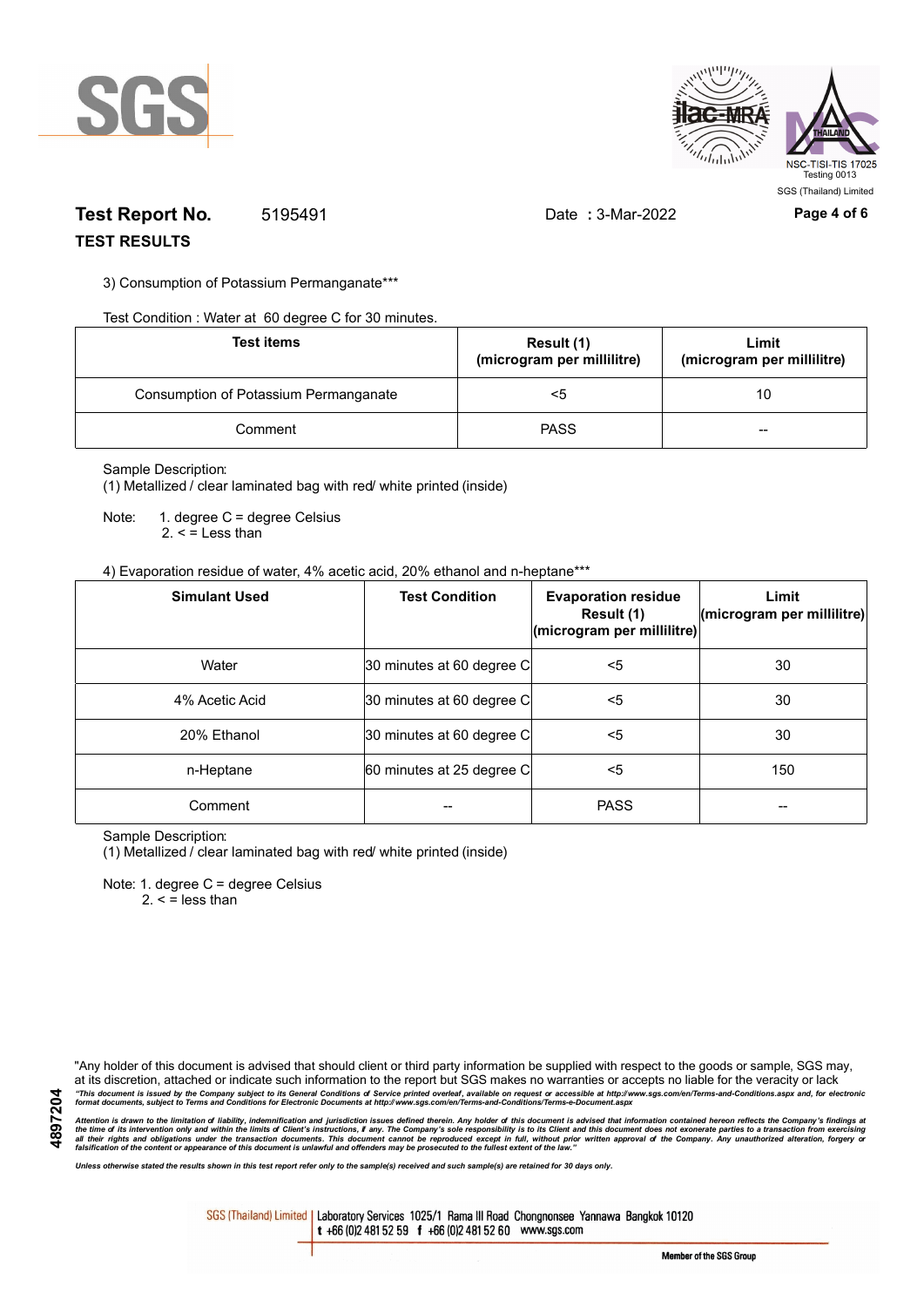



# **Test Report No.** 5195491 Date **:** 3-Mar-2022 **Page 5 of 6 TEST RESULTS**

6) Migration of coloring matter\*\*

| <b>Simulant Used</b> | <b>Test Condition</b>     | <b>Observation</b><br>Result (1) |
|----------------------|---------------------------|----------------------------------|
| Water                | 30 minutes at 60 degree C | No color leach out               |
| 4% Acetic Acid       | 30 minutes at 60 degree C | No color leach out               |
| 20% Ethanol          | 30 minutes at 60 degree C | No color leach out               |
| n-Heptane            | 60 minutes at 25 degree C | No color leach out               |
| Comment              |                           | <b>PASS</b>                      |

Sample Description:

(1) Metallized / clear laminated bag with red/ white printed (inside)

Note: degree C = degree Celsius

#### Remark:

1. The test item(s) marked \*\* on test report is/are analyzed at SGS (Thailand) Limited, address: 41/16-20 and 41/23 Soi Rama III 59, Rama III road, Chongnonsee, Yannawa, Bangkok but not included in the NSC-ONSC accreditation scope. 2. The test item(s) marked \*\*\* on test report is/are analyzed at SGS (Thailand) Limited, address: 41/16-20 and 41/23 Soi Rama III 59, Rama III road, Chongnonsee, Yannawa, Bangkok.

"Any holder of this document is advised that should client or third party information be supplied with respect to the goods or sample, SGS may, at its discretion, attached or indicate such information to the report but SGS makes no warranties or accepts no liable for the veracity or lack "This document is issued by the Company subject to its General Conditions of Service printed overleaf, available on request or accessible at http://www.sgs.com/en/Terms-and-Conditions.aspx and, for electronic<br>format docume

Attention is drawn to the limitation of liability, indemnification and jurisdiction issues defined therein. Any holder of this document is advised that information contained hereon reflects the Company's findings at<br>all th

*Unless otherwise stated the results shown in this test report refer only to the sample(s) received and such sample(s) are retained for 30 days only.*

SGS (Thailand) Limited | Laboratory Services 1025/1 Rama III Road Chongnonsee Yannawa Bangkok 10120 t +66 (0)2 481 52 59 f +66 (0)2 481 52 60 www.sgs.com